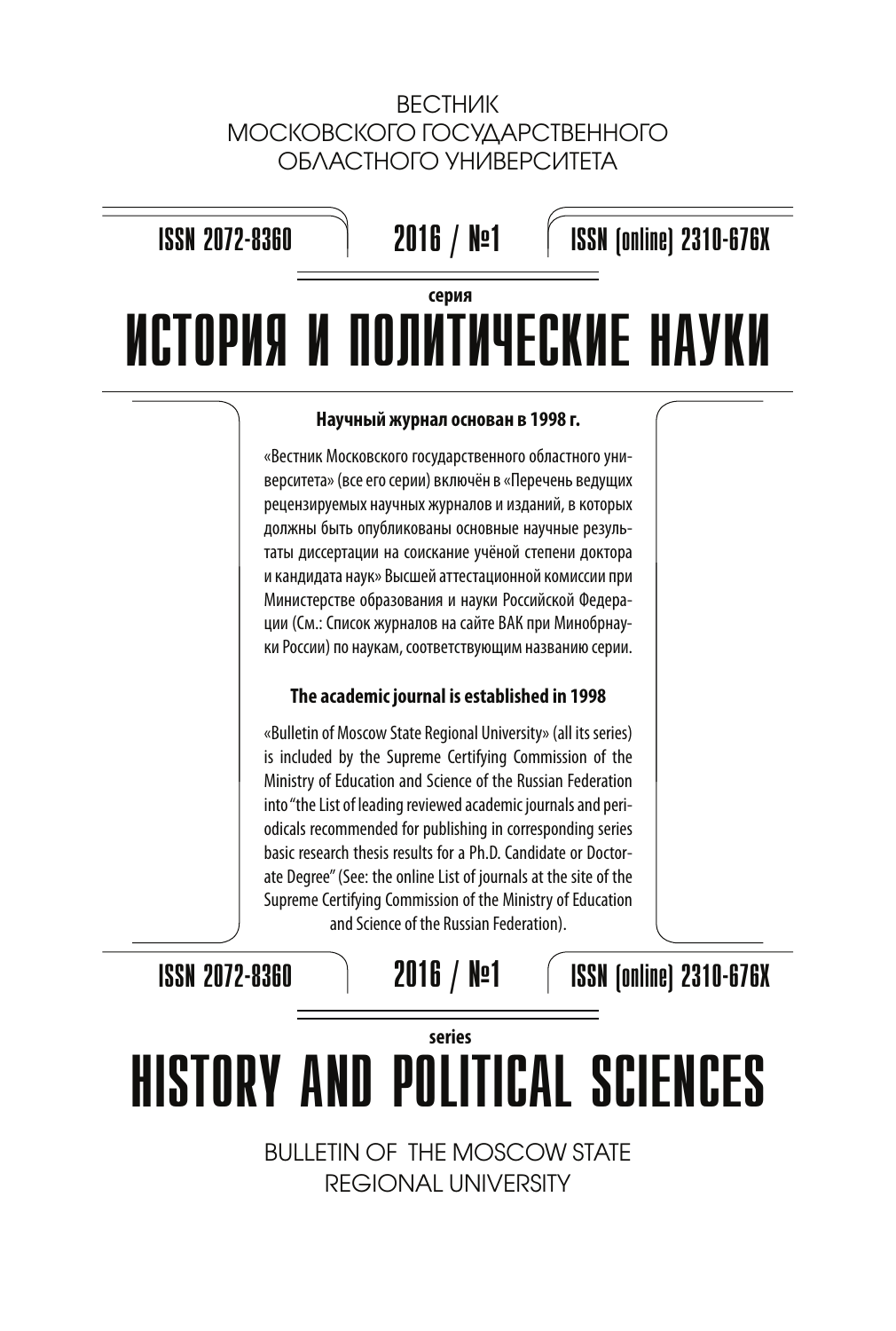# **Учредитель журнала «Вестник МГОУ»:**  Московский государственный областной университет

Выходит 5 раз в год

#### **Редакционно-издательский совет «Вестника МГОУ»**

**Хроменков П.Н.** – к.филол.н., проф., ректор Московского государственного областного университета (председатель совета) **Ефремова Е.С.** – к. филол. н., начальник Информационноиздательского управления (зам. председателя)

**Клычников В.М.** – к.ю.н., к.и.н., проф., проректор по учебной работе и международному сотрудничеству Московского государственного областного университета (зам. председателя)

**Антонова Л.Н.** – д.пед.н., академик РАО, Комитет Совета Федерации по науке, образованию и культуре

**Асмолов А.Г.** – д.псх.н., проф., академик РАО, директор Федерального института развития образования

**Климов С.Н.** – д.ф.н., проф., Московский государственный университет путей сообщения (МИИТ)

**Клобуков Е.В.** – д. филол. н., проф., МГУ им. М.В. Ломоносова **Манойло А.В.** – д.пол.н., проф., МГУ им. М.В. Ломоносова

**Новоселов А.Л.** – д.э.н., проф., Российский экономический университет им. Г.В. Плеханова

**Пасечник В.В.** – д.пед.н., проф., Московский государственный областной университет

**Поляков Ю.М. –** к. филол. н., главный редактор «Литературной газеты»

**Рюмцев Е.И.** – д.ф-м.н., проф., Санкт-Петербургский государственный университет

**Хухуни Г.Т.** – д.филол.н., проф., Московский государственный областной университет

**Чистякова С.Н.** – д. пед. н., проф., член-корр. РАО

#### **ISSN 2072-8360**

Вестник Московского государственного областного университета. Серия «История и политические науки». 2016. № 1. М.: ИИУ МГОУ. 190с.

Журнал «Вестник МГОУ» серия «История и политические науки» зарегистрирован в Федеральной службе по надзору за соблюдением законодательства в сфере массовых коммуникаций и охране культурного наследия. Регистрационное свидетельство ПИ № ФС77-26139

#### **Индекс серии «История и политические науки» по Объединенному каталогу «Пресса России» 40712**

© МГОУ, 2016. © Издательство МГОУ, 2016.

#### **Адрес Отдела по изданию научного журнала «Вестник МГОУ»**

г. Москва, ул. Радио, д.10а, офис 98 тел. (499) 261-43-41; (495) 723-56-31 e-mail: vest\_mgou@mail.ru; сайт: www.vestnik-mgou.ru

#### **Редакционная коллегия серии «История и политические науки»**

Ответственный редактор серии: **Смоленский Н.И.** – д.и.н., проф., МГОУ Заместитель ответственного редактора серии: **Волобуев О.В.** – д.и.н., проф., МГОУ Ответственный секретарь серии: **Федорченко С.Н.** – к. пол. наук, доцент, МГОУ Члены редакционной коллегии серии:

**Абрамов А.В.** – к.пол.н., доц., МГОУ; **Багдасарян В.Э.** – д.и.н., проф., МГОУ; **Воронин С.А.** – д.и.н., проф., Российский университет дружбы народов (г. Москва); **Гайдук В.В.** – д.пол.н., к.ю.н., проф., Башкирский государственный университет (г. Уфа); **Гонзалес Дж.** – доктор наук, Исторический научный центр Рожкова (Австралия); **Журавлев В.В.** – д.и.н., проф., МГОУ; **Захаров В.Н.** – д.и.н., проф., МГОУ; **Ковалев В.А.** – д.пол.н., проф., Сыктывкарский государственный университет; **Мартынов М.Ю.** – д.пол.н., доц., Сургутский государственный университет; **Михайловский Ф.А.** – д.и.н., проф., Московский городской педагогический университет; **Наталици М.** – д.и.н., проф., Университет Сиена (Италия); **Сельцер Д.Г.** – д.пол.н., проф., Тамбовский государственный университет им. Г.Р. Державина; **Сулакшин С.С.** – д.пол.н., д.ф.-м.н., проф., Центр научной политической мысли и идеологии; **Фукс А.Н.** – д.и.н., проф., МГОУ

Журнал включен в базу данных Российского индекса научного цитирования (РИНЦ), имеет полнотекстовую сетевую версию в Интернете на платформе Научной электронной библиотеки (www.elibrary.ru), а также на сайте Московского государственного областного университета (www.vestnik-mgou.ru)

При цитировании ссылка на конкретную серию «Вестника МГОУ» обязательна. Воспроизведение материалов в печатных, электронных или иных изданиях без разрешения редакции запрещено. Опубликованные в журнале материалы могут использоваться только в некоммерческих целях. Ответственность за содержание статей несут авторы. Мнение редколлегии серии может не совпадать с точкой зрения автора. Рукописи не возвращаются.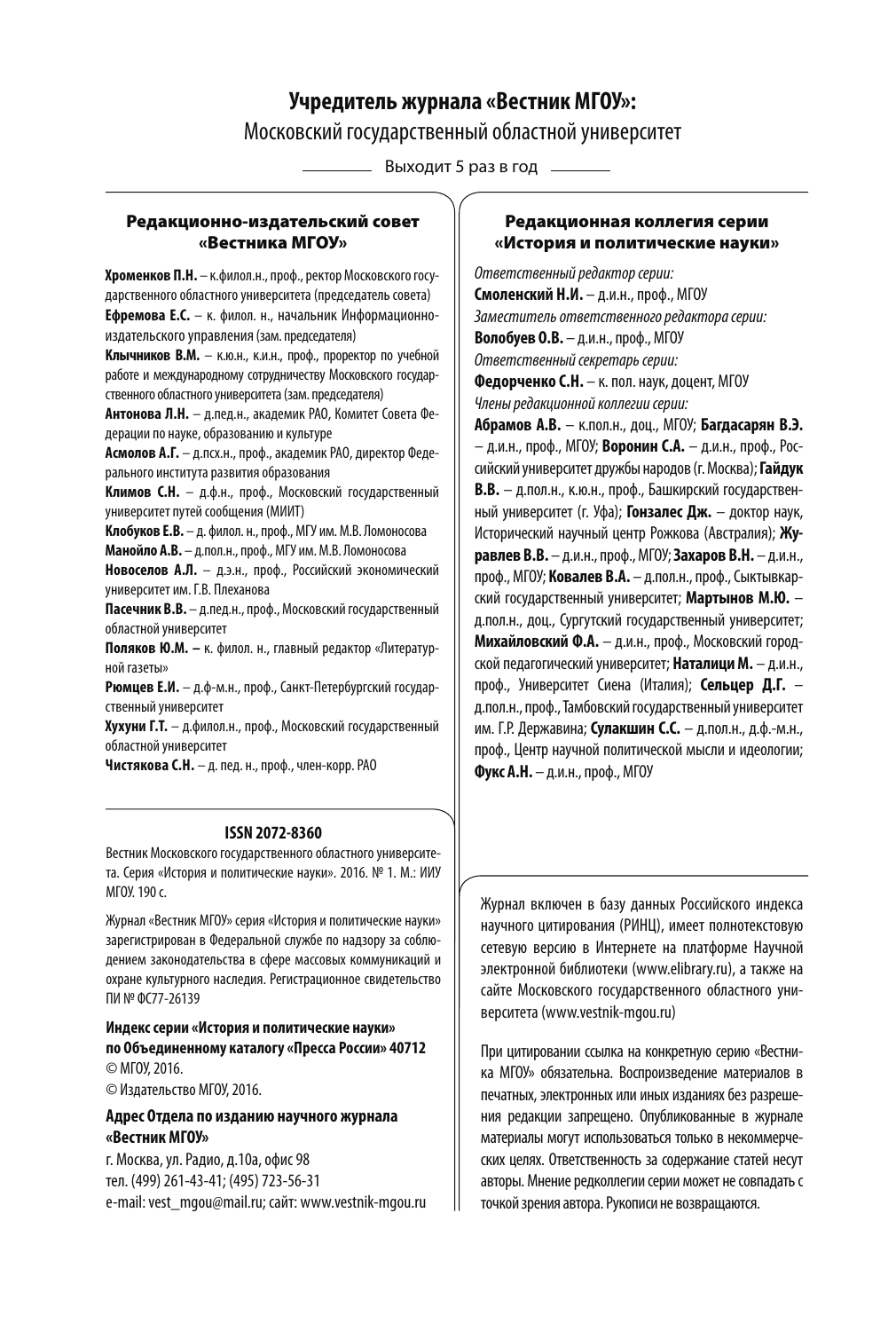## **Founder of journal «Bulletin of the MSRU»:**

Moscow State Regional University

- Issued 5 times a year -

#### **Series editorial board «History and Political Sciences »**

Editor-in-chief :

**N.I. Smolensky** – Doctor of Historical Sciences, Professor, MSRU

Deputy editor-in-chief:

**O.V. Volobuyev** – Doctor of Historical Sciences, Professor, MSRU Executive secretary of the series:

**S.N. Fedorchenko** – Ph.D. in Politology, Associate Professor, **MSRU** 

Members of Editorial Board:

**A.V. Abramov** – Ph. D. in Politology, Associate Professor, MSRU; **V.E. Bagdasaryan** – Doctor of Historical Sciences, Professor, MSRU; **S.А. Voronin** – Doctor of Historical Sciences, Professor, Peoples' Friendship University of Russia (Moscow); **V.V. Gajduk** – Doctor of Political Sciences, Ph.D. in Law, Professor, Bashkir State University, Ufa; **J. González** – Doctor of Science, Rozhkov Historical Research Centre (Australia); **V.V. Zhuravlev** – Doctor of Historical Sciences, Professor, MSRU; **V.N. Zakharov** – Doctor of Historical Sciences, Professor, MSRU; **V.A. Kovalyov** – Doctor of Political Sciences, Professor, Syktyvkar State University; **M.Yu. Martynov** – Doctor of Political Sciences, Associate Professor, Surgut State University; **F.A. Mikhailovsky** – Doctor of Historical Sciences, Professor, Moscow City Pedagogical University; **M. Natalici** – Doctor of Historical Sciences, Professor, University of Siena (Italy); **D.G. Seltzer** – Doctor of Political Sciences, Professor, Tambov State University named after G.R. Derzhavin; **S.S. Sulakshin** – Doctor of Politology, Doctor of Physics and Mathematics, Professor, Center of Scientific Political Thought and Ideology (Moscow); **A.N. Fuks** – Doctor of Historical Sciences, Professor, MSRU

The journal is included into the database of the Russian Science Citation Index, has a full text network version on the Internet on the platform of Scientific Electronic Library (www.elibrary.ru), as well as at the site of the Moscow State Regional University (www.vestnik-mgou.ru)

At citing the reference to a particular series of «Bulletin of the Moscow State Regional University» is obligatory. The reproduction of materials in printed, electronic or other editions without the Editorial Board permission, is forbidden. The materials published in the journal are for non-commercial use only. The authors bear all responsibility for the content of their papers. The opinion of the Editorial Board of the series does not necessarily coincide with that of the author Manuscripts are not returned.

#### **Publishing council «Bulletin of the MSRU»**

**P.N. Khromenkov** – Ph. D. in Philology, Professor, Rector of MSRU (Chairman of the Council)

**E.S. Yefremova** – Ph. D. in Philology, chef of information and editorial management (Vice-Chairman of the Council)

**V.M. Klychnikov** – Ph.D. in Law, Ph. D. in History, Professor, Vice-Principal for academic work and international cooperation of МSRU (Vice-Chairman of the Council)

**L.N. Antonova** – Doctor of Pedagogics, Member of the Russian Academy of Education, The Council of the Federation Committee on Science, Education and Culture

**A.G. Asmolov** – Doctor of Psychology, Professor, Member of the Russian Academy of Education, Principal of the Federal Institute of Development of Education

**S.N. Klimov** – Doctor of Phylosophy, Professor, Moscow State University of Railway Engineering

**E.V. Klobukov** – Doctor of Philology, Professor, Lomonosov Moscow State University

**A.V. Manoylo** – Doctor of Political Science, Professor, Lomonosov Moscow State University

**A.L. Novosjolov** – Doctor of Economics, Professor, Plekhanov Russian University of Economics

**V.V. Pasechnik** – Doctor of Pedagogics, Professor, MSRU

**Yu.M. Polyakov** – Ph.D. in Philology, Editor-in-chief of "Literaturnaya Gazeta"

**E.I. Rjumtsev** – Doctor of Physics and Mathematics, Professor, Saint Petersburg State University

**G. T. Khukhuni** – Doctor of Philology, Professor, MSRU

**S.N. Chistyakova** – Doctor of Pedagogics, Professor, Corresponding Member of the Russian Academy of Education

#### **ISSN 2072-8360**

Bulletin of the Moscow State Regional University. Series «History and Political Sciences». 2016. № 1. M.: MSRU Publishing house. 190 p.

The series « History and Political Sciences» of the Bulletin of the Moscow State Regional University is registered in Federal service on supervision of legislation observance in sphere of mass communications and cultural heritage protection. The registration certificate ПИ № ФС77-26139

#### **Index series «History and Political Sciences» according to the union catalog «Press of Russia» 40712**

© MSRU, 2016. © MSRU Publishing house, 2016.

#### **The Editorial Board address: Moscow State Regional University**

10а Radio st., office 98, Moscow, Russia Phones: (499) 261-43-41; (495) 723-56-31 e-mail: vest\_mgou@mail.ru; site: www.vestnik-mgou.ru